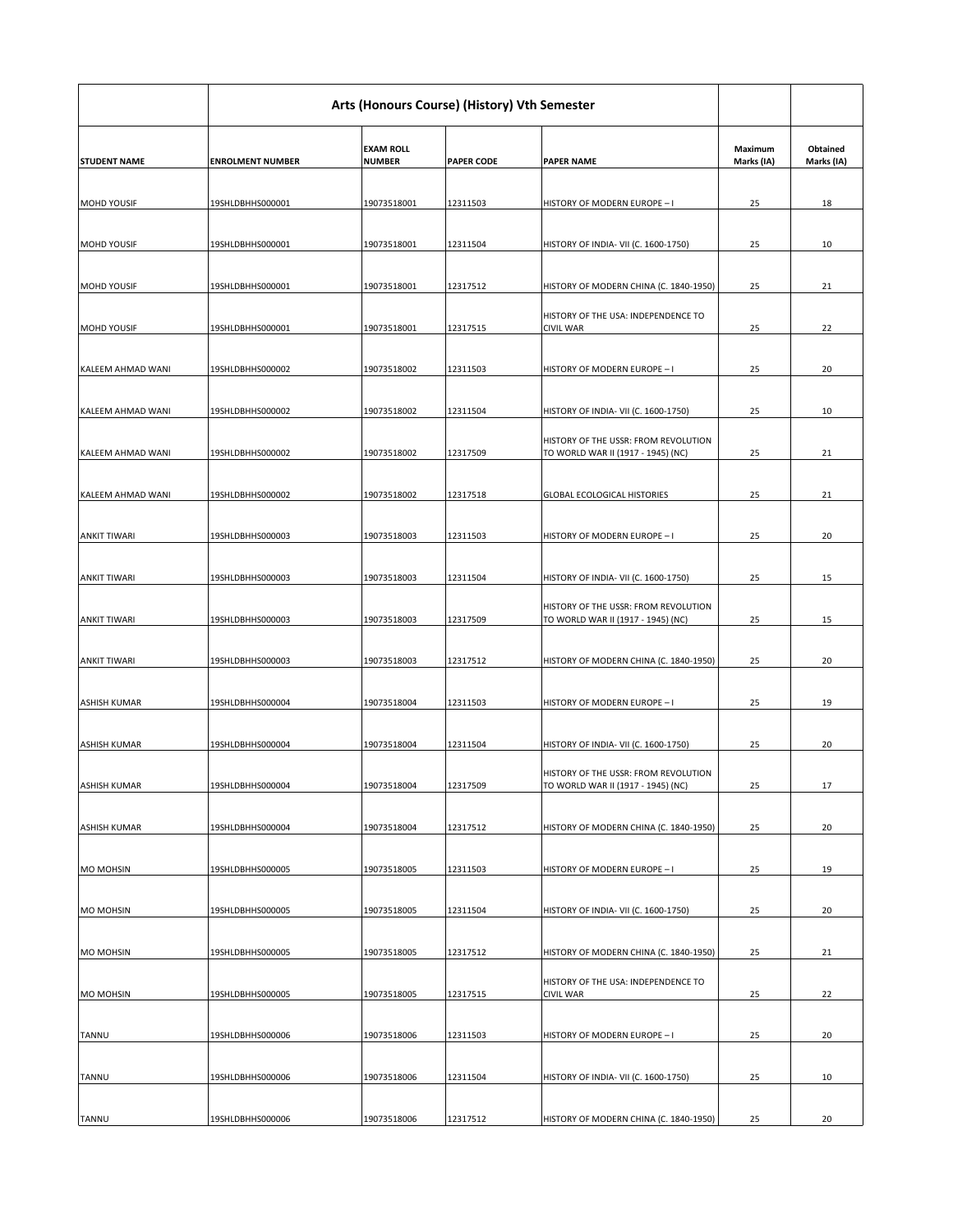| TANNU                     | 19SHLDBHHS000006 | 19073518006 | 12317515 | HISTORY OF THE USA: INDEPENDENCE TO<br><b>CIVIL WAR</b>                    | 25 | 22 |
|---------------------------|------------------|-------------|----------|----------------------------------------------------------------------------|----|----|
| <b>KESHAV KUMAR</b>       | 19SHLDBHHS000007 | 19073518007 | 12311503 | HISTORY OF MODERN EUROPE - I                                               | 25 | 20 |
|                           |                  |             |          |                                                                            |    |    |
| <b>KESHAV KUMAR</b>       | 19SHLDBHHS000007 | 19073518007 | 12311504 | HISTORY OF INDIA- VII (C. 1600-1750)                                       | 25 | 22 |
| <b>KESHAV KUMAR</b>       | 19SHLDBHHS000007 | 19073518007 | 12317509 | HISTORY OF THE USSR: FROM REVOLUTION<br>TO WORLD WAR II (1917 - 1945) (NC) | 25 | 17 |
| <b>KESHAV KUMAR</b>       | 19SHLDBHHS000007 | 19073518007 | 12317518 | <b>GLOBAL ECOLOGICAL HISTORIES</b>                                         | 25 | 17 |
| <b>SUMIT KUMAR PANDEY</b> | 19SHLDBHHS000008 | 19073518008 | 12311503 | HISTORY OF MODERN EUROPE - I                                               | 25 | 20 |
| <b>SUMIT KUMAR PANDEY</b> | 19SHLDBHHS000008 | 19073518008 | 12311504 | HISTORY OF INDIA- VII (C. 1600-1750)                                       | 25 | 23 |
| <b>SUMIT KUMAR PANDEY</b> | 19SHLDBHHS000008 | 19073518008 | 12317509 | HISTORY OF THE USSR: FROM REVOLUTION<br>TO WORLD WAR II (1917 - 1945) (NC) | 25 | 22 |
| <b>SUMIT KUMAR PANDEY</b> | 19SHLDBHHS000008 | 19073518008 | 12317518 | <b>GLOBAL ECOLOGICAL HISTORIES</b>                                         | 25 | 22 |
| <b>GHANSHYAM</b>          | 19SHLDBHHS000010 | 19073518010 | 12311503 | HISTORY OF MODERN EUROPE - I                                               | 25 | 10 |
| <b>GHANSHYAM</b>          | 19SHLDBHHS000010 | 19073518010 | 12311504 | HISTORY OF INDIA- VII (C. 1600-1750)                                       | 25 | 10 |
| <b>GHANSHYAM</b>          | 19SHLDBHHS000010 | 19073518010 | 12317509 | HISTORY OF THE USSR: FROM REVOLUTION<br>TO WORLD WAR II (1917 - 1945) (NC) | 25 | 0  |
| <b>GHANSHYAM</b>          | 19SHLDBHHS000010 | 19073518010 | 12317518 | <b>GLOBAL ECOLOGICAL HISTORIES</b>                                         | 25 | 0  |
| <b>HARSH KUMAR</b>        | 19SHLDBHHS000011 | 19073518011 | 12311503 | HISTORY OF MODERN EUROPE - I                                               | 25 | 22 |
| <b>HARSH KUMAR</b>        | 19SHLDBHHS000011 | 19073518011 | 12311504 | HISTORY OF INDIA- VII (C. 1600-1750)                                       | 25 | 23 |
| <b>HARSH KUMAR</b>        | 19SHLDBHHS000011 | 19073518011 | 12317509 | HISTORY OF THE USSR: FROM REVOLUTION<br>TO WORLD WAR II (1917 - 1945) (NC) | 25 | 23 |
| <b>HARSH KUMAR</b>        | 19SHLDBHHS000011 | 19073518011 | 12317518 | <b>GLOBAL ECOLOGICAL HISTORIES</b>                                         | 25 | 23 |
| <b>SONALI KUMARI</b>      | 19SHLDBHHS000012 | 19073518012 | 12311503 | HISTORY OF MODERN EUROPE - I                                               | 25 | 20 |
| <b>SONALI KUMARI</b>      | 19SHLDBHHS000012 | 19073518012 | 12311504 | HISTORY OF INDIA- VII (C. 1600-1750)                                       | 25 | 20 |
| <b>SONALI KUMARI</b>      | 19SHLDBHHS000012 | 19073518012 | 12317512 | HISTORY OF MODERN CHINA (C. 1840-1950)                                     | 25 | 20 |
| <b>SONALI KUMARI</b>      | 19SHLDBHHS000012 | 19073518012 | 12317515 | HISTORY OF THE USA: INDEPENDENCE TO<br><b>CIVIL WAR</b>                    | 25 | 23 |
| MONIKA AGGARWAL           | 19SHLDBHHS000013 | 19073518013 | 12311503 | HISTORY OF MODERN EUROPE - I                                               | 25 | 21 |
| MONIKA AGGARWAL           | 19SHLDBHHS000013 | 19073518013 | 12311504 | HISTORY OF INDIA- VII (C. 1600-1750)                                       | 25 | 22 |
| MONIKA AGGARWAL           | 19SHLDBHHS000013 | 19073518013 | 12317515 | HISTORY OF THE USA: INDEPENDENCE TO<br><b>CIVIL WAR</b>                    | 25 | 23 |
| MONIKA AGGARWAL           | 19SHLDBHHS000013 | 19073518013 | 12317518 | <b>GLOBAL ECOLOGICAL HISTORIES</b>                                         | 25 | 18 |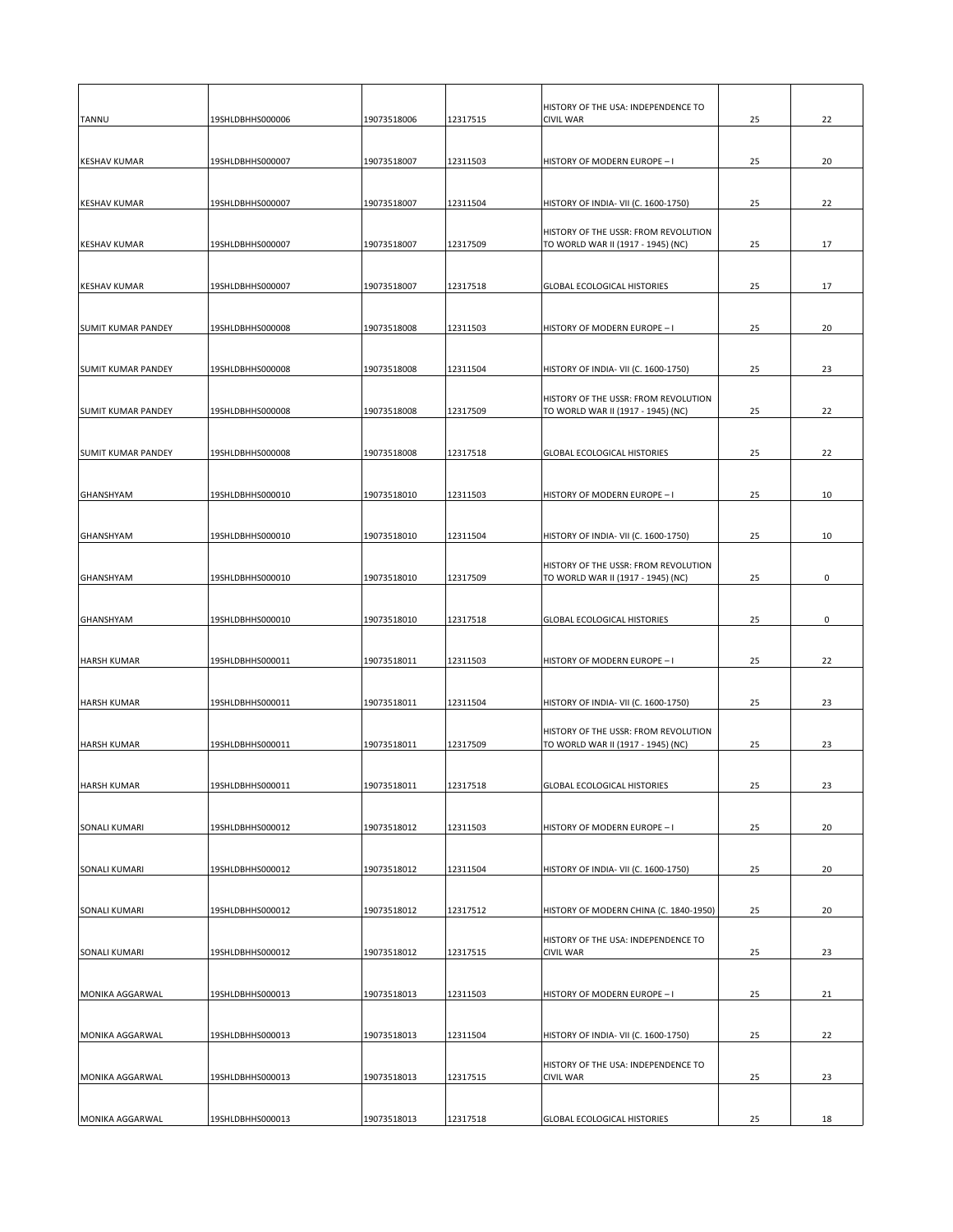| <b>ABHISHEK RAI</b>    | 19SHLDBHHS000014 | 19073518014 | 12311503 | HISTORY OF MODERN EUROPE - I                                               | 25 | 21 |
|------------------------|------------------|-------------|----------|----------------------------------------------------------------------------|----|----|
| <b>ABHISHEK RAI</b>    | 19SHLDBHHS000014 | 19073518014 | 12311504 | HISTORY OF INDIA- VII (C. 1600-1750)                                       | 25 | 24 |
| <b>ABHISHEK RAI</b>    | 19SHLDBHHS000014 | 19073518014 | 12317509 | HISTORY OF THE USSR: FROM REVOLUTION<br>TO WORLD WAR II (1917 - 1945) (NC) | 25 | 23 |
| <b>ABHISHEK RAI</b>    | 19SHLDBHHS000014 | 19073518014 | 12317518 | <b>GLOBAL ECOLOGICAL HISTORIES</b>                                         | 25 | 23 |
| <b>ASHISH KUMAR</b>    | 19SHLDBHHS000015 | 19073518015 | 12311503 | HISTORY OF MODERN EUROPE - I                                               | 25 | 21 |
| <b>ASHISH KUMAR</b>    | 19SHLDBHHS000015 | 19073518015 | 12311504 | HISTORY OF INDIA- VII (C. 1600-1750)                                       | 25 | 10 |
| <b>ASHISH KUMAR</b>    | 19SHLDBHHS000015 | 19073518015 | 12317509 | HISTORY OF THE USSR: FROM REVOLUTION<br>TO WORLD WAR II (1917 - 1945) (NC) | 25 | 17 |
| <b>ASHISH KUMAR</b>    | 19SHLDBHHS000015 | 19073518015 | 12317518 | <b>GLOBAL ECOLOGICAL HISTORIES</b>                                         | 25 | 17 |
| <b>NAYAN KUMAR</b>     | 19SHLDBHHS000016 | 19073518016 | 12311503 | HISTORY OF MODERN EUROPE - I                                               | 25 | 22 |
| <b>NAYAN KUMAR</b>     | 19SHLDBHHS000016 | 19073518016 | 12311504 | HISTORY OF INDIA- VII (C. 1600-1750)                                       | 25 | 23 |
| <b>NAYAN KUMAR</b>     | 19SHLDBHHS000016 | 19073518016 | 12317509 | HISTORY OF THE USSR: FROM REVOLUTION<br>TO WORLD WAR II (1917 - 1945) (NC) | 25 | 23 |
| <b>NAYAN KUMAR</b>     | 19SHLDBHHS000016 | 19073518016 | 12317518 | <b>GLOBAL ECOLOGICAL HISTORIES</b>                                         | 25 | 23 |
| <b>TARUN SINGH</b>     | 19SHLDBHHS000017 | 19073518017 | 12311503 | HISTORY OF MODERN EUROPE - I                                               | 25 | 10 |
| <b>TARUN SINGH</b>     | 19SHLDBHHS000017 | 19073518017 | 12311504 | HISTORY OF INDIA- VII (C. 1600-1750)                                       | 25 | 15 |
| <b>TARUN SINGH</b>     | 19SHLDBHHS000017 | 19073518017 | 12317515 | HISTORY OF THE USA: INDEPENDENCE TO<br><b>CIVIL WAR</b>                    | 25 | 0  |
| <b>TARUN SINGH</b>     | 19SHLDBHHS000017 | 19073518017 | 12317518 | <b>GLOBAL ECOLOGICAL HISTORIES</b>                                         | 25 | 0  |
| <b>PRINCE KUMAR</b>    | 19SHLDBHHS000018 | 19073518018 | 12311503 | HISTORY OF MODERN EUROPE - I                                               | 25 | 19 |
| <b>PRINCE KUMAR</b>    | 19SHLDBHHS000018 | 19073518018 | 12311504 | HISTORY OF INDIA- VII (C. 1600-1750)                                       | 25 | 19 |
| PRINCE KUMAR           | 19SHLDBHHS000018 | 19073518018 | 12317509 | HISTORY OF THE USSR: FROM REVOLUTION<br>TO WORLD WAR II (1917 - 1945) (NC) | 25 | 18 |
| <b>PRINCE KUMAR</b>    | 19SHLDBHHS000018 | 19073518018 | 12317518 | <b>GLOBAL ECOLOGICAL HISTORIES</b>                                         | 25 | 18 |
| <b>PRANJAL RATHOUR</b> | 19SHLDBHHS000019 | 19073518019 | 12311503 | HISTORY OF MODERN EUROPE - I                                               | 25 | 19 |
| <b>PRANJAL RATHOUR</b> | 19SHLDBHHS000019 | 19073518019 | 12311504 | HISTORY OF INDIA- VII (C. 1600-1750)                                       | 25 | 22 |
| <b>PRANJAL RATHOUR</b> | 19SHLDBHHS000019 | 19073518019 | 12317512 | HISTORY OF MODERN CHINA (C. 1840-1950)                                     | 25 | 22 |
| <b>PRANJAL RATHOUR</b> | 19SHLDBHHS000019 | 19073518019 | 12317515 | HISTORY OF THE USA: INDEPENDENCE TO<br><b>CIVIL WAR</b>                    | 25 | 22 |
| <b>ABHAY SINGH</b>     | 19SHLDBHHS000020 | 19073518020 | 12311503 | HISTORY OF MODERN EUROPE - I                                               | 25 | 18 |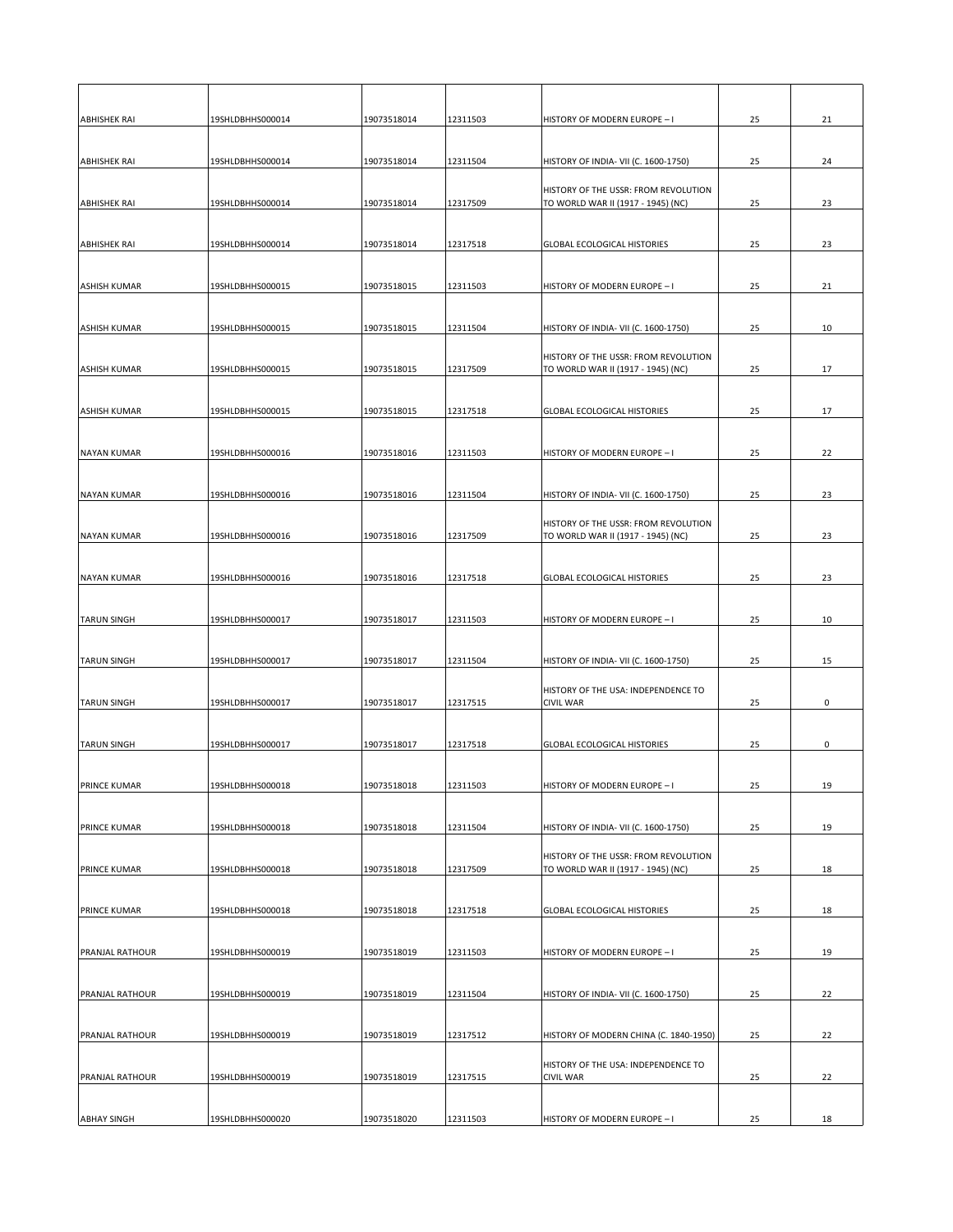| <b>ABHAY SINGH</b>    | 19SHLDBHHS000020 | 19073518020 | 12311504 | HISTORY OF INDIA- VII (C. 1600-1750)                                              | 25 | 19          |
|-----------------------|------------------|-------------|----------|-----------------------------------------------------------------------------------|----|-------------|
|                       |                  |             |          | HISTORY OF THE USSR: FROM REVOLUTION                                              |    |             |
| <b>ABHAY SINGH</b>    | 19SHLDBHHS000020 | 19073518020 | 12317509 | TO WORLD WAR II (1917 - 1945) (NC)                                                | 25 | 19          |
| <b>ABHAY SINGH</b>    | 19SHLDBHHS000020 | 19073518020 | 12317518 | <b>GLOBAL ECOLOGICAL HISTORIES</b>                                                | 25 | 20          |
|                       |                  |             |          |                                                                                   |    |             |
| <b>ANUJ PRATAP</b>    | 19SHLDBHHS000021 | 19073518021 | 12311503 | HISTORY OF MODERN EUROPE - I                                                      | 25 | 18          |
|                       |                  |             |          |                                                                                   |    |             |
| <b>ANUJ PRATAP</b>    | 19SHLDBHHS000021 | 19073518021 | 12311504 | HISTORY OF INDIA- VII (C. 1600-1750)                                              | 25 | 21          |
| <b>ANUJ PRATAP</b>    | 19SHLDBHHS000021 | 19073518021 | 12317509 | <b>HISTORY OF THE USSR: FROM REVOLUTION</b><br>TO WORLD WAR II (1917 - 1945) (NC) | 25 | 21          |
|                       |                  |             |          |                                                                                   |    |             |
| <b>ANUJ PRATAP</b>    | 19SHLDBHHS000021 | 19073518021 | 12317518 | <b>GLOBAL ECOLOGICAL HISTORIES</b>                                                | 25 | 21          |
| KHUSHBOO SHARMA       | 19SHLDBHHS000022 | 19073518022 | 12311503 | HISTORY OF MODERN EUROPE - I                                                      | 25 | 22          |
|                       |                  |             |          |                                                                                   |    |             |
| KHUSHBOO SHARMA       | 19SHLDBHHS000022 | 19073518022 | 12311504 | HISTORY OF INDIA- VII (C. 1600-1750)                                              | 25 | 23          |
| KHUSHBOO SHARMA       | 19SHLDBHHS000022 | 19073518022 | 12317509 | <b>HISTORY OF THE USSR: FROM REVOLUTION</b><br>TO WORLD WAR II (1917 - 1945) (NC) | 25 | 22          |
|                       |                  |             |          |                                                                                   |    |             |
| KHUSHBOO SHARMA`      | 19SHLDBHHS000022 | 19073518022 | 12317518 | <b>GLOBAL ECOLOGICAL HISTORIES</b>                                                | 25 | 22          |
| <b>ALOK RAJ</b>       | 19SHLDBHHS000023 | 19073518023 | 12311503 | HISTORY OF MODERN EUROPE - I                                                      | 25 | 19          |
|                       |                  |             |          |                                                                                   |    |             |
| <b>ALOK RAJ</b>       | 19SHLDBHHS000023 | 19073518023 | 12311504 | HISTORY OF INDIA- VII (C. 1600-1750)                                              | 25 | 10          |
|                       |                  |             |          | HISTORY OF THE USSR: FROM REVOLUTION                                              |    |             |
| <b>ALOK RAJ</b>       | 19SHLDBHHS000023 | 19073518023 | 12317509 | TO WORLD WAR II (1917 - 1945) (NC)                                                | 25 | 0           |
| <b>ALOK RAJ</b>       | 19SHLDBHHS000023 | 19073518023 | 12317512 | HISTORY OF MODERN CHINA (C. 1840-1950)                                            | 25 | 22          |
|                       |                  |             |          |                                                                                   |    |             |
| <b>MOHIT KUSHWAHA</b> | 19SHLDBHHS000024 | 19073518024 | 12311503 | HISTORY OF MODERN EUROPE - I                                                      | 25 | 19          |
| MOHIT KUSHWAHA        | 19SHLDBHHS000024 | 19073518024 | 12311504 | HISTORY OF INDIA- VII (C. 1600-1750)                                              | 25 | 20          |
|                       |                  |             |          | HISTORY OF THE USSR: FROM REVOLUTION                                              |    |             |
| MOHIT KUSHWAHA        | 19SHLDBHHS000024 | 19073518024 | 12317509 | TO WORLD WAR II (1917 - 1945) (NC)                                                | 25 | 19          |
| MOHIT KUSHWAHA        | 19SHLDBHHS000024 | 19073518024 | 12317512 | HISTORY OF MODERN CHINA (C. 1840-1950)                                            | 25 | 22          |
|                       |                  |             |          |                                                                                   |    |             |
| <b>FAISAL KHAN</b>    | 19SHLDBHHS000025 | 19073518025 | 12311503 | HISTORY OF MODERN EUROPE - I                                                      | 25 | 0           |
| <b>FAISAL KHAN</b>    | 19SHLDBHHS000025 | 19073518025 | 12311504 | HISTORY OF INDIA- VII (C. 1600-1750)                                              | 25 | 0           |
|                       |                  |             |          |                                                                                   |    |             |
| <b>FAISAL KHAN</b>    | 19SHLDBHHS000025 | 19073518025 | 12317509 | HISTORY OF THE USSR: FROM REVOLUTION<br>TO WORLD WAR II (1917 - 1945) (NC)        | 25 | 0           |
| <b>FAISAL KHAN</b>    | 19SHLDBHHS000025 | 19073518025 | 12317518 | <b>GLOBAL ECOLOGICAL HISTORIES</b>                                                | 25 | 0           |
|                       |                  |             |          |                                                                                   |    |             |
| <b>SAKSHI</b>         | 19SHLDBHHS000027 | 19073518027 | 12311503 | HISTORY OF MODERN EUROPE - I                                                      | 25 | 10          |
| <b>SAKSHI</b>         | 19SHLDBHHS000027 | 19073518027 | 12311504 | HISTORY OF INDIA- VII (C. 1600-1750)                                              | 25 | $\mathbf 0$ |
|                       |                  |             |          |                                                                                   |    |             |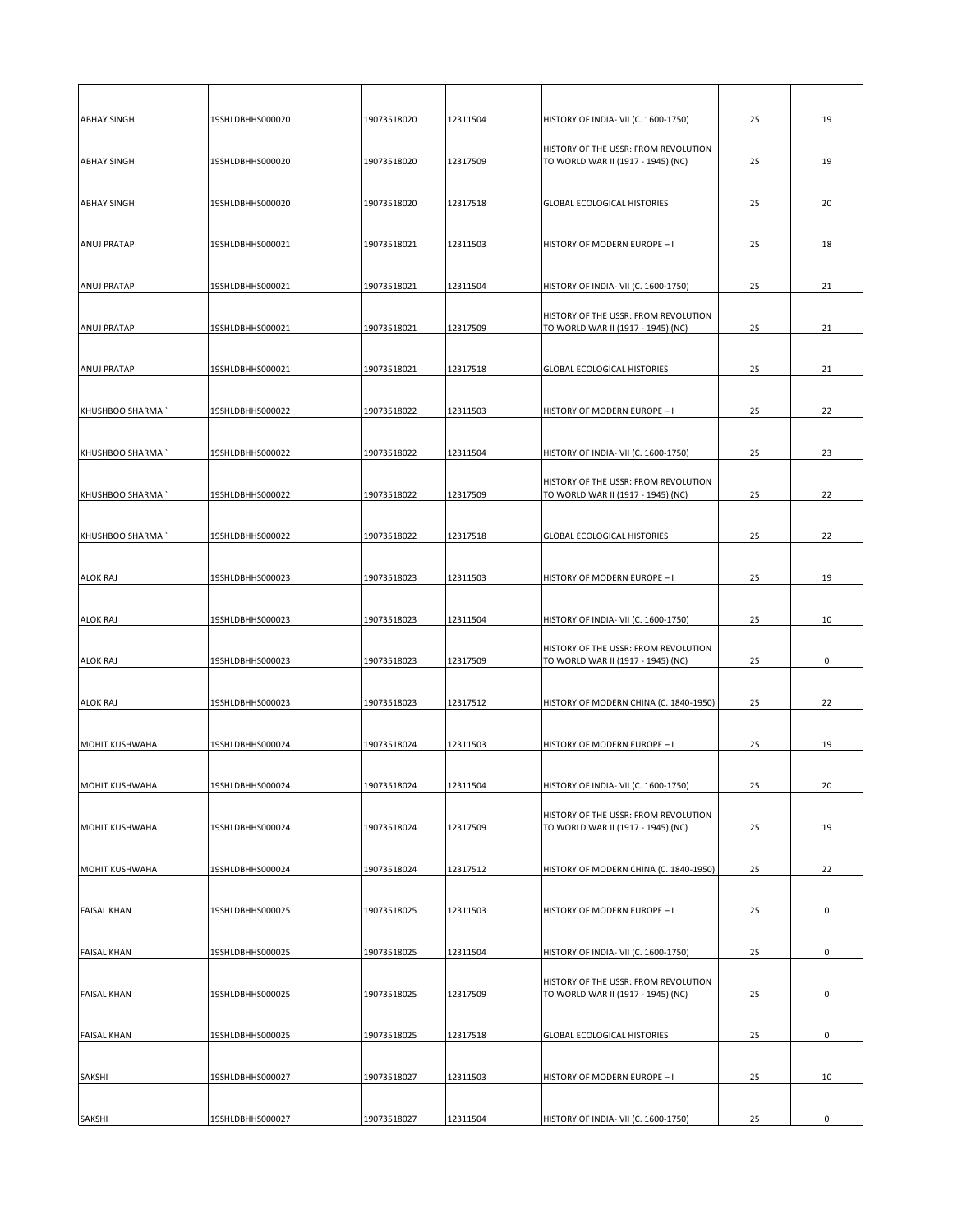|                       |                  |             |          | HISTORY OF THE USSR: FROM REVOLUTION                                       |    |    |
|-----------------------|------------------|-------------|----------|----------------------------------------------------------------------------|----|----|
| <b>SAKSHI</b>         | 19SHLDBHHS000027 | 19073518027 | 12317509 | TO WORLD WAR II (1917 - 1945) (NC)                                         | 25 | 0  |
| <b>SAKSHI</b>         | 19SHLDBHHS000027 | 19073518027 | 12317518 | <b>GLOBAL ECOLOGICAL HISTORIES</b>                                         | 25 | 0  |
|                       |                  |             |          |                                                                            |    |    |
| <b>ARNAV DHAMA</b>    | 19SHLDBHHS000028 | 19073518028 | 12311503 | HISTORY OF MODERN EUROPE - I                                               | 25 | 19 |
|                       |                  |             |          |                                                                            |    |    |
| <b>ARNAV DHAMA</b>    | 19SHLDBHHS000028 | 19073518028 | 12311504 | HISTORY OF INDIA- VII (C. 1600-1750)                                       | 25 | 19 |
|                       |                  |             |          | HISTORY OF THE USA: INDEPENDENCE TO                                        |    |    |
| <b>ARNAV DHAMA</b>    | 19SHLDBHHS000028 | 19073518028 | 12317515 | <b>CIVIL WAR</b>                                                           | 25 | 22 |
| <b>ARNAV DHAMA</b>    | 19SHLDBHHS000028 | 19073518028 | 12317518 | <b>GLOBAL ECOLOGICAL HISTORIES</b>                                         | 25 | 21 |
|                       |                  |             |          |                                                                            |    |    |
| <b>PARUL SHARMA</b>   | 19SHLDBHHS000029 | 19073518029 | 12311503 | HISTORY OF MODERN EUROPE - I                                               | 25 | 19 |
|                       |                  |             |          |                                                                            |    |    |
| <b>PARUL SHARMA</b>   | 19SHLDBHHS000029 | 19073518029 | 12311504 | HISTORY OF INDIA- VII (C. 1600-1750)                                       | 25 | 22 |
|                       |                  |             |          |                                                                            |    |    |
| <b>PARUL SHARMA</b>   | 19SHLDBHHS000029 | 19073518029 | 12317512 | HISTORY OF MODERN CHINA (C. 1840-1950)                                     | 25 | 20 |
| <b>PARUL SHARMA</b>   | 19SHLDBHHS000029 | 19073518029 | 12317515 | HISTORY OF THE USA: INDEPENDENCE TO<br><b>CIVIL WAR</b>                    | 25 | 22 |
|                       |                  |             |          |                                                                            |    |    |
| <b>PRIYA VERMA</b>    | 19SHLDBHHS000030 | 19073518030 | 12311503 | HISTORY OF MODERN EUROPE - I                                               | 25 | 21 |
|                       |                  |             |          |                                                                            |    |    |
| <b>PRIYA VERMA</b>    | 19SHLDBHHS000030 | 19073518030 | 12311504 | HISTORY OF INDIA- VII (C. 1600-1750)                                       | 25 | 21 |
|                       |                  |             |          | HISTORY OF THE USSR: FROM REVOLUTION                                       |    |    |
| <b>PRIYA VERMA</b>    | 19SHLDBHHS000030 | 19073518030 | 12317509 | TO WORLD WAR II (1917 - 1945) (NC)                                         | 25 | 22 |
| <b>PRIYA VERMA</b>    | 19SHLDBHHS000030 | 19073518030 | 12317518 | <b>GLOBAL ECOLOGICAL HISTORIES</b>                                         | 25 | 22 |
|                       |                  |             |          |                                                                            |    |    |
| <b>TANU SHRI</b>      | 19SHLDBHHS000031 | 19073518031 | 12311503 | HISTORY OF MODERN EUROPE - I                                               | 25 | 21 |
|                       |                  |             |          |                                                                            |    |    |
| <b>TANU SHRI</b>      | 19SHLDBHHS000031 | 19073518031 | 12311504 | HISTORY OF INDIA- VII (C. 1600-1750)                                       | 25 | 23 |
| <b>TANU SHRI</b>      | 19SHLDBHHS000031 | 19073518031 | 12317509 | HISTORY OF THE USSR: FROM REVOLUTION<br>TO WORLD WAR II (1917 - 1945) (NC) | 25 | 23 |
|                       |                  |             |          |                                                                            |    |    |
| <b>TANU SHRI</b>      | 19SHLDBHHS000031 | 19073518031 | 12317518 | <b>GLOBAL ECOLOGICAL HISTORIES</b>                                         | 25 | 23 |
|                       |                  |             |          |                                                                            |    |    |
| <b>RANJEET KUMAR</b>  | 19SHLDBHHS000032 | 19073518032 | 12311503 | HISTORY OF MODERN EUROPE - I                                               | 25 | 17 |
|                       |                  |             |          |                                                                            |    |    |
| <b>RANJEET KUMAR</b>  | 19SHLDBHHS000032 | 19073518032 | 12311504 | HISTORY OF INDIA- VII (C. 1600-1750)                                       | 25 | 23 |
| <b>RANJEET KUMAR</b>  | 19SHLDBHHS000032 | 19073518032 | 12317509 | HISTORY OF THE USSR: FROM REVOLUTION<br>TO WORLD WAR II (1917 - 1945) (NC) | 25 | 22 |
|                       |                  |             |          |                                                                            |    |    |
| <b>RANJEET KUMAR</b>  | 19SHLDBHHS000032 | 19073518032 | 12317518 | <b>GLOBAL ECOLOGICAL HISTORIES</b>                                         | 25 | 22 |
|                       |                  |             |          |                                                                            |    |    |
| <b>ARJUN BHARDWAJ</b> | 19SHLDBHHS000033 | 19073518033 | 12311503 | HISTORY OF MODERN EUROPE - I                                               | 25 | 20 |
| ARJUN BHARDWAJ        | 19SHLDBHHS000033 | 19073518033 | 12311504 | HISTORY OF INDIA- VII (C. 1600-1750)                                       | 25 | 20 |
|                       |                  |             |          |                                                                            |    |    |
| <b>ARJUN BHARDWAJ</b> | 19SHLDBHHS000033 | 19073518033 | 12317509 | HISTORY OF THE USSR: FROM REVOLUTION<br>TO WORLD WAR II (1917 - 1945) (NC) | 25 | 22 |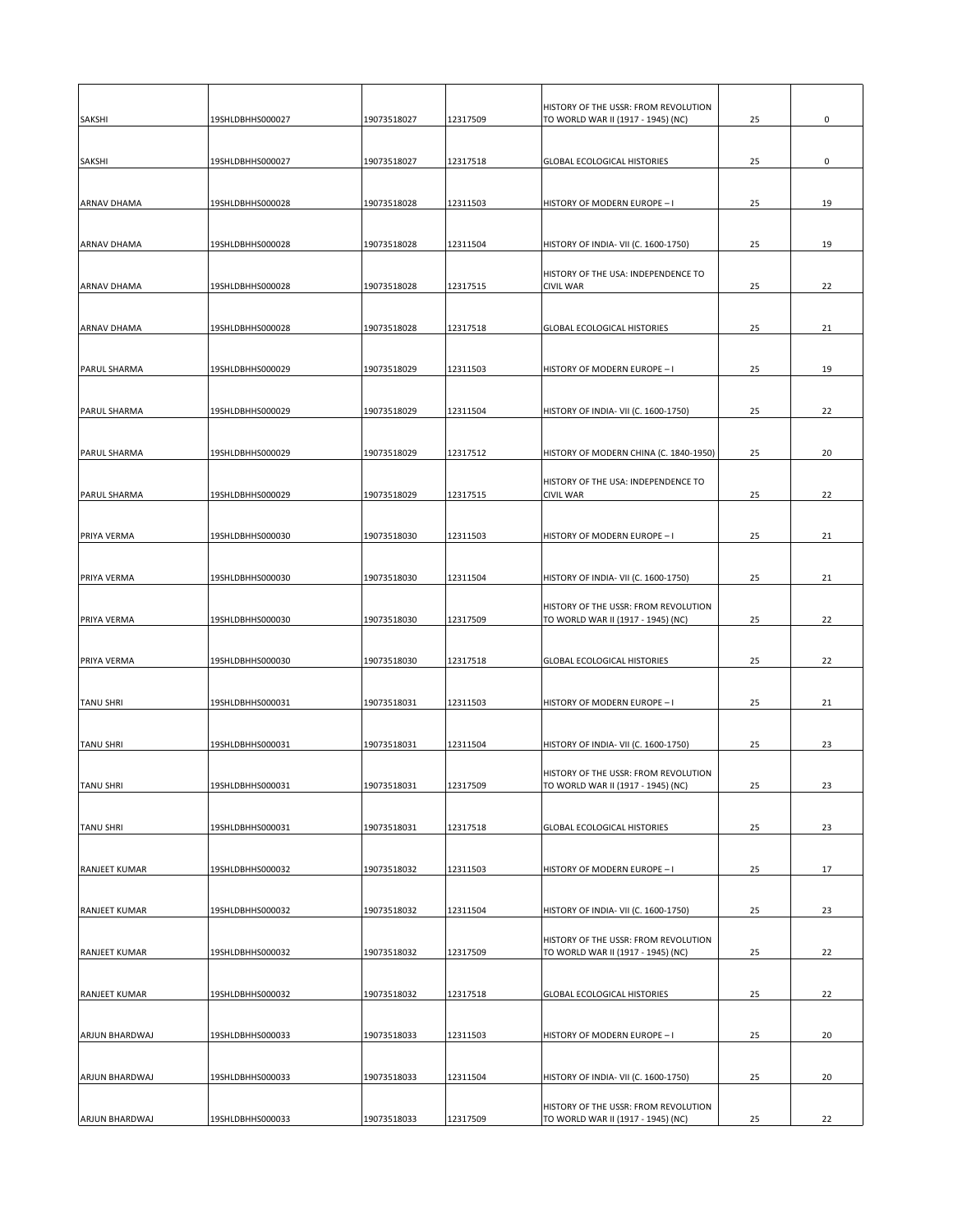| 19073518033<br><b>ARJUN BHARDWAJ</b><br>19SHLDBHHS000033<br>12317518<br><b>GLOBAL ECOLOGICAL HISTORIES</b><br>19073518034<br>12311503<br>HISTORY OF MODERN EUROPE - I<br><b>THOUNAOJAM RAHUL SINGH</b><br>19SHLDBHHS000034<br>19073518034<br><b>THOUNAOJAM RAHUL SINGH</b><br>19SHLDBHHS000034<br>12311504<br>HISTORY OF INDIA- VII (C. 1600-1750)<br><b>THOUNAOJAM RAHUL SINGH</b><br>19073518034<br>12317512<br>HISTORY OF MODERN CHINA (C. 1840-1950)<br>19SHLDBHHS000034<br>HISTORY OF THE USA: INDEPENDENCE TO<br>12317515<br><b>CIVIL WAR</b><br><b>THOUNAOJAM RAHUL SINGH</b><br>19SHLDBHHS000034<br>19073518034<br>12311503<br>MANSI SEHGAL<br>19SHLDBHHS000035<br>19073518035<br>HISTORY OF MODERN EUROPE - I<br>12311504<br>MANSI SEHGAL<br>19SHLDBHHS000035<br>19073518035<br>HISTORY OF INDIA- VII (C. 1600-1750)<br>HISTORY OF THE USSR: FROM REVOLUTION<br>12317509<br>MANSI SEHGAL<br>19SHLDBHHS000035<br>19073518035<br>TO WORLD WAR II (1917 - 1945) (NC)<br>MANSI SEHGAL<br>19SHLDBHHS000035<br>19073518035<br>12317518<br><b>GLOBAL ECOLOGICAL HISTORIES</b><br><b>HARSH ARYA</b><br>19SHLDBHHS000037<br>19073518036<br>12311503<br>HISTORY OF MODERN EUROPE - I<br>19073518036<br>HISTORY OF INDIA- VII (C. 1600-1750)<br><b>HARSH ARYA</b><br>19SHLDBHHS000037<br>12311504<br>HISTORY OF THE USA: INDEPENDENCE TO<br><b>CIVIL WAR</b><br><b>HARSH ARYA</b><br>19SHLDBHHS000037<br>19073518036<br>12317515<br>19SHLDBHHS000037<br>19073518036<br>12317518<br><b>GLOBAL ECOLOGICAL HISTORIES</b><br><b>HARSH ARYA</b><br>12311503<br>MAMTA SANWAL<br>19SHLDBHHS000038<br>19073518037<br>HISTORY OF MODERN EUROPE - I<br>19SHLDBHHS000038<br>19073518037<br>12311504<br>HISTORY OF INDIA- VII (C. 1600-1750)<br>MAMTA SANWAL<br>12317512<br>19SHLDBHHS000038<br>19073518037<br>HISTORY OF MODERN CHINA (C. 1840-1950)<br>MAMTA SANWAL<br>HISTORY OF THE USA: INDEPENDENCE TO<br><b>CIVIL WAR</b><br>12317515<br>MAMTA SANWAL<br>19SHLDBHHS000038<br>19073518037<br>12311503<br><b>DEEPAK RANA</b><br>19SHLDBHHS000039<br>19073518038<br>HISTORY OF MODERN EUROPE - I<br>19073518038<br>12311504<br>HISTORY OF INDIA- VII (C. 1600-1750)<br>19SHLDBHHS000039<br><b>DEEPAK RANA</b><br>12317512<br>HISTORY OF MODERN CHINA (C. 1840-1950)<br><b>DEEPAK RANA</b><br>19SHLDBHHS000039<br>19073518038<br>HISTORY OF THE USA: INDEPENDENCE TO<br>12317515<br><b>DEEPAK RANA</b><br>19SHLDBHHS000039<br>19073518038<br><b>CIVIL WAR</b><br>12311503<br>MD. AKHTAR KHAN<br>19SHLDBHHS000040<br>19073518039<br>HISTORY OF MODERN EUROPE - I |                  |             |          |                                                         |    |    |
|------------------------------------------------------------------------------------------------------------------------------------------------------------------------------------------------------------------------------------------------------------------------------------------------------------------------------------------------------------------------------------------------------------------------------------------------------------------------------------------------------------------------------------------------------------------------------------------------------------------------------------------------------------------------------------------------------------------------------------------------------------------------------------------------------------------------------------------------------------------------------------------------------------------------------------------------------------------------------------------------------------------------------------------------------------------------------------------------------------------------------------------------------------------------------------------------------------------------------------------------------------------------------------------------------------------------------------------------------------------------------------------------------------------------------------------------------------------------------------------------------------------------------------------------------------------------------------------------------------------------------------------------------------------------------------------------------------------------------------------------------------------------------------------------------------------------------------------------------------------------------------------------------------------------------------------------------------------------------------------------------------------------------------------------------------------------------------------------------------------------------------------------------------------------------------------------------------------------------------------------------------------------------------------------------------------------------------------------------------------------------------------------------------------------------------------------------------------------------------------------------------------------------------------------------|------------------|-------------|----------|---------------------------------------------------------|----|----|
|                                                                                                                                                                                                                                                                                                                                                                                                                                                                                                                                                                                                                                                                                                                                                                                                                                                                                                                                                                                                                                                                                                                                                                                                                                                                                                                                                                                                                                                                                                                                                                                                                                                                                                                                                                                                                                                                                                                                                                                                                                                                                                                                                                                                                                                                                                                                                                                                                                                                                                                                                      |                  |             |          |                                                         | 25 | 22 |
|                                                                                                                                                                                                                                                                                                                                                                                                                                                                                                                                                                                                                                                                                                                                                                                                                                                                                                                                                                                                                                                                                                                                                                                                                                                                                                                                                                                                                                                                                                                                                                                                                                                                                                                                                                                                                                                                                                                                                                                                                                                                                                                                                                                                                                                                                                                                                                                                                                                                                                                                                      |                  |             |          |                                                         | 25 | 20 |
|                                                                                                                                                                                                                                                                                                                                                                                                                                                                                                                                                                                                                                                                                                                                                                                                                                                                                                                                                                                                                                                                                                                                                                                                                                                                                                                                                                                                                                                                                                                                                                                                                                                                                                                                                                                                                                                                                                                                                                                                                                                                                                                                                                                                                                                                                                                                                                                                                                                                                                                                                      |                  |             |          |                                                         |    |    |
|                                                                                                                                                                                                                                                                                                                                                                                                                                                                                                                                                                                                                                                                                                                                                                                                                                                                                                                                                                                                                                                                                                                                                                                                                                                                                                                                                                                                                                                                                                                                                                                                                                                                                                                                                                                                                                                                                                                                                                                                                                                                                                                                                                                                                                                                                                                                                                                                                                                                                                                                                      |                  |             |          |                                                         | 25 | 20 |
|                                                                                                                                                                                                                                                                                                                                                                                                                                                                                                                                                                                                                                                                                                                                                                                                                                                                                                                                                                                                                                                                                                                                                                                                                                                                                                                                                                                                                                                                                                                                                                                                                                                                                                                                                                                                                                                                                                                                                                                                                                                                                                                                                                                                                                                                                                                                                                                                                                                                                                                                                      |                  |             |          |                                                         | 25 | 22 |
|                                                                                                                                                                                                                                                                                                                                                                                                                                                                                                                                                                                                                                                                                                                                                                                                                                                                                                                                                                                                                                                                                                                                                                                                                                                                                                                                                                                                                                                                                                                                                                                                                                                                                                                                                                                                                                                                                                                                                                                                                                                                                                                                                                                                                                                                                                                                                                                                                                                                                                                                                      |                  |             |          |                                                         |    |    |
|                                                                                                                                                                                                                                                                                                                                                                                                                                                                                                                                                                                                                                                                                                                                                                                                                                                                                                                                                                                                                                                                                                                                                                                                                                                                                                                                                                                                                                                                                                                                                                                                                                                                                                                                                                                                                                                                                                                                                                                                                                                                                                                                                                                                                                                                                                                                                                                                                                                                                                                                                      |                  |             |          |                                                         | 25 | 23 |
|                                                                                                                                                                                                                                                                                                                                                                                                                                                                                                                                                                                                                                                                                                                                                                                                                                                                                                                                                                                                                                                                                                                                                                                                                                                                                                                                                                                                                                                                                                                                                                                                                                                                                                                                                                                                                                                                                                                                                                                                                                                                                                                                                                                                                                                                                                                                                                                                                                                                                                                                                      |                  |             |          |                                                         |    |    |
|                                                                                                                                                                                                                                                                                                                                                                                                                                                                                                                                                                                                                                                                                                                                                                                                                                                                                                                                                                                                                                                                                                                                                                                                                                                                                                                                                                                                                                                                                                                                                                                                                                                                                                                                                                                                                                                                                                                                                                                                                                                                                                                                                                                                                                                                                                                                                                                                                                                                                                                                                      |                  |             |          |                                                         | 25 | 20 |
|                                                                                                                                                                                                                                                                                                                                                                                                                                                                                                                                                                                                                                                                                                                                                                                                                                                                                                                                                                                                                                                                                                                                                                                                                                                                                                                                                                                                                                                                                                                                                                                                                                                                                                                                                                                                                                                                                                                                                                                                                                                                                                                                                                                                                                                                                                                                                                                                                                                                                                                                                      |                  |             |          |                                                         | 25 | 23 |
|                                                                                                                                                                                                                                                                                                                                                                                                                                                                                                                                                                                                                                                                                                                                                                                                                                                                                                                                                                                                                                                                                                                                                                                                                                                                                                                                                                                                                                                                                                                                                                                                                                                                                                                                                                                                                                                                                                                                                                                                                                                                                                                                                                                                                                                                                                                                                                                                                                                                                                                                                      |                  |             |          |                                                         |    |    |
|                                                                                                                                                                                                                                                                                                                                                                                                                                                                                                                                                                                                                                                                                                                                                                                                                                                                                                                                                                                                                                                                                                                                                                                                                                                                                                                                                                                                                                                                                                                                                                                                                                                                                                                                                                                                                                                                                                                                                                                                                                                                                                                                                                                                                                                                                                                                                                                                                                                                                                                                                      |                  |             |          |                                                         | 25 | 23 |
|                                                                                                                                                                                                                                                                                                                                                                                                                                                                                                                                                                                                                                                                                                                                                                                                                                                                                                                                                                                                                                                                                                                                                                                                                                                                                                                                                                                                                                                                                                                                                                                                                                                                                                                                                                                                                                                                                                                                                                                                                                                                                                                                                                                                                                                                                                                                                                                                                                                                                                                                                      |                  |             |          |                                                         |    |    |
|                                                                                                                                                                                                                                                                                                                                                                                                                                                                                                                                                                                                                                                                                                                                                                                                                                                                                                                                                                                                                                                                                                                                                                                                                                                                                                                                                                                                                                                                                                                                                                                                                                                                                                                                                                                                                                                                                                                                                                                                                                                                                                                                                                                                                                                                                                                                                                                                                                                                                                                                                      |                  |             |          |                                                         | 25 | 23 |
|                                                                                                                                                                                                                                                                                                                                                                                                                                                                                                                                                                                                                                                                                                                                                                                                                                                                                                                                                                                                                                                                                                                                                                                                                                                                                                                                                                                                                                                                                                                                                                                                                                                                                                                                                                                                                                                                                                                                                                                                                                                                                                                                                                                                                                                                                                                                                                                                                                                                                                                                                      |                  |             |          |                                                         | 25 | 17 |
|                                                                                                                                                                                                                                                                                                                                                                                                                                                                                                                                                                                                                                                                                                                                                                                                                                                                                                                                                                                                                                                                                                                                                                                                                                                                                                                                                                                                                                                                                                                                                                                                                                                                                                                                                                                                                                                                                                                                                                                                                                                                                                                                                                                                                                                                                                                                                                                                                                                                                                                                                      |                  |             |          |                                                         |    |    |
|                                                                                                                                                                                                                                                                                                                                                                                                                                                                                                                                                                                                                                                                                                                                                                                                                                                                                                                                                                                                                                                                                                                                                                                                                                                                                                                                                                                                                                                                                                                                                                                                                                                                                                                                                                                                                                                                                                                                                                                                                                                                                                                                                                                                                                                                                                                                                                                                                                                                                                                                                      |                  |             |          |                                                         | 25 | 22 |
|                                                                                                                                                                                                                                                                                                                                                                                                                                                                                                                                                                                                                                                                                                                                                                                                                                                                                                                                                                                                                                                                                                                                                                                                                                                                                                                                                                                                                                                                                                                                                                                                                                                                                                                                                                                                                                                                                                                                                                                                                                                                                                                                                                                                                                                                                                                                                                                                                                                                                                                                                      |                  |             |          |                                                         |    |    |
|                                                                                                                                                                                                                                                                                                                                                                                                                                                                                                                                                                                                                                                                                                                                                                                                                                                                                                                                                                                                                                                                                                                                                                                                                                                                                                                                                                                                                                                                                                                                                                                                                                                                                                                                                                                                                                                                                                                                                                                                                                                                                                                                                                                                                                                                                                                                                                                                                                                                                                                                                      |                  |             |          |                                                         | 25 | 22 |
|                                                                                                                                                                                                                                                                                                                                                                                                                                                                                                                                                                                                                                                                                                                                                                                                                                                                                                                                                                                                                                                                                                                                                                                                                                                                                                                                                                                                                                                                                                                                                                                                                                                                                                                                                                                                                                                                                                                                                                                                                                                                                                                                                                                                                                                                                                                                                                                                                                                                                                                                                      |                  |             |          |                                                         | 25 | 22 |
|                                                                                                                                                                                                                                                                                                                                                                                                                                                                                                                                                                                                                                                                                                                                                                                                                                                                                                                                                                                                                                                                                                                                                                                                                                                                                                                                                                                                                                                                                                                                                                                                                                                                                                                                                                                                                                                                                                                                                                                                                                                                                                                                                                                                                                                                                                                                                                                                                                                                                                                                                      |                  |             |          |                                                         |    |    |
|                                                                                                                                                                                                                                                                                                                                                                                                                                                                                                                                                                                                                                                                                                                                                                                                                                                                                                                                                                                                                                                                                                                                                                                                                                                                                                                                                                                                                                                                                                                                                                                                                                                                                                                                                                                                                                                                                                                                                                                                                                                                                                                                                                                                                                                                                                                                                                                                                                                                                                                                                      |                  |             |          |                                                         | 25 | 21 |
|                                                                                                                                                                                                                                                                                                                                                                                                                                                                                                                                                                                                                                                                                                                                                                                                                                                                                                                                                                                                                                                                                                                                                                                                                                                                                                                                                                                                                                                                                                                                                                                                                                                                                                                                                                                                                                                                                                                                                                                                                                                                                                                                                                                                                                                                                                                                                                                                                                                                                                                                                      |                  |             |          |                                                         | 25 | 21 |
|                                                                                                                                                                                                                                                                                                                                                                                                                                                                                                                                                                                                                                                                                                                                                                                                                                                                                                                                                                                                                                                                                                                                                                                                                                                                                                                                                                                                                                                                                                                                                                                                                                                                                                                                                                                                                                                                                                                                                                                                                                                                                                                                                                                                                                                                                                                                                                                                                                                                                                                                                      |                  |             |          |                                                         |    |    |
|                                                                                                                                                                                                                                                                                                                                                                                                                                                                                                                                                                                                                                                                                                                                                                                                                                                                                                                                                                                                                                                                                                                                                                                                                                                                                                                                                                                                                                                                                                                                                                                                                                                                                                                                                                                                                                                                                                                                                                                                                                                                                                                                                                                                                                                                                                                                                                                                                                                                                                                                                      |                  |             |          |                                                         | 25 | 22 |
|                                                                                                                                                                                                                                                                                                                                                                                                                                                                                                                                                                                                                                                                                                                                                                                                                                                                                                                                                                                                                                                                                                                                                                                                                                                                                                                                                                                                                                                                                                                                                                                                                                                                                                                                                                                                                                                                                                                                                                                                                                                                                                                                                                                                                                                                                                                                                                                                                                                                                                                                                      |                  |             |          |                                                         |    |    |
|                                                                                                                                                                                                                                                                                                                                                                                                                                                                                                                                                                                                                                                                                                                                                                                                                                                                                                                                                                                                                                                                                                                                                                                                                                                                                                                                                                                                                                                                                                                                                                                                                                                                                                                                                                                                                                                                                                                                                                                                                                                                                                                                                                                                                                                                                                                                                                                                                                                                                                                                                      |                  |             |          |                                                         | 25 | 22 |
|                                                                                                                                                                                                                                                                                                                                                                                                                                                                                                                                                                                                                                                                                                                                                                                                                                                                                                                                                                                                                                                                                                                                                                                                                                                                                                                                                                                                                                                                                                                                                                                                                                                                                                                                                                                                                                                                                                                                                                                                                                                                                                                                                                                                                                                                                                                                                                                                                                                                                                                                                      |                  |             |          |                                                         | 25 | 18 |
|                                                                                                                                                                                                                                                                                                                                                                                                                                                                                                                                                                                                                                                                                                                                                                                                                                                                                                                                                                                                                                                                                                                                                                                                                                                                                                                                                                                                                                                                                                                                                                                                                                                                                                                                                                                                                                                                                                                                                                                                                                                                                                                                                                                                                                                                                                                                                                                                                                                                                                                                                      |                  |             |          |                                                         |    |    |
|                                                                                                                                                                                                                                                                                                                                                                                                                                                                                                                                                                                                                                                                                                                                                                                                                                                                                                                                                                                                                                                                                                                                                                                                                                                                                                                                                                                                                                                                                                                                                                                                                                                                                                                                                                                                                                                                                                                                                                                                                                                                                                                                                                                                                                                                                                                                                                                                                                                                                                                                                      |                  |             |          |                                                         | 25 | 22 |
|                                                                                                                                                                                                                                                                                                                                                                                                                                                                                                                                                                                                                                                                                                                                                                                                                                                                                                                                                                                                                                                                                                                                                                                                                                                                                                                                                                                                                                                                                                                                                                                                                                                                                                                                                                                                                                                                                                                                                                                                                                                                                                                                                                                                                                                                                                                                                                                                                                                                                                                                                      |                  |             |          |                                                         |    |    |
|                                                                                                                                                                                                                                                                                                                                                                                                                                                                                                                                                                                                                                                                                                                                                                                                                                                                                                                                                                                                                                                                                                                                                                                                                                                                                                                                                                                                                                                                                                                                                                                                                                                                                                                                                                                                                                                                                                                                                                                                                                                                                                                                                                                                                                                                                                                                                                                                                                                                                                                                                      |                  |             |          |                                                         | 25 | 21 |
|                                                                                                                                                                                                                                                                                                                                                                                                                                                                                                                                                                                                                                                                                                                                                                                                                                                                                                                                                                                                                                                                                                                                                                                                                                                                                                                                                                                                                                                                                                                                                                                                                                                                                                                                                                                                                                                                                                                                                                                                                                                                                                                                                                                                                                                                                                                                                                                                                                                                                                                                                      |                  |             |          |                                                         | 25 | 24 |
|                                                                                                                                                                                                                                                                                                                                                                                                                                                                                                                                                                                                                                                                                                                                                                                                                                                                                                                                                                                                                                                                                                                                                                                                                                                                                                                                                                                                                                                                                                                                                                                                                                                                                                                                                                                                                                                                                                                                                                                                                                                                                                                                                                                                                                                                                                                                                                                                                                                                                                                                                      |                  |             |          |                                                         |    |    |
|                                                                                                                                                                                                                                                                                                                                                                                                                                                                                                                                                                                                                                                                                                                                                                                                                                                                                                                                                                                                                                                                                                                                                                                                                                                                                                                                                                                                                                                                                                                                                                                                                                                                                                                                                                                                                                                                                                                                                                                                                                                                                                                                                                                                                                                                                                                                                                                                                                                                                                                                                      |                  |             |          |                                                         | 25 | 19 |
|                                                                                                                                                                                                                                                                                                                                                                                                                                                                                                                                                                                                                                                                                                                                                                                                                                                                                                                                                                                                                                                                                                                                                                                                                                                                                                                                                                                                                                                                                                                                                                                                                                                                                                                                                                                                                                                                                                                                                                                                                                                                                                                                                                                                                                                                                                                                                                                                                                                                                                                                                      |                  |             |          |                                                         |    |    |
| MD. AKHTAR KHAN                                                                                                                                                                                                                                                                                                                                                                                                                                                                                                                                                                                                                                                                                                                                                                                                                                                                                                                                                                                                                                                                                                                                                                                                                                                                                                                                                                                                                                                                                                                                                                                                                                                                                                                                                                                                                                                                                                                                                                                                                                                                                                                                                                                                                                                                                                                                                                                                                                                                                                                                      | 19SHLDBHHS000040 | 19073518039 | 12311504 | HISTORY OF INDIA- VII (C. 1600-1750)                    | 25 | 22 |
| MD. AKHTAR KHAN                                                                                                                                                                                                                                                                                                                                                                                                                                                                                                                                                                                                                                                                                                                                                                                                                                                                                                                                                                                                                                                                                                                                                                                                                                                                                                                                                                                                                                                                                                                                                                                                                                                                                                                                                                                                                                                                                                                                                                                                                                                                                                                                                                                                                                                                                                                                                                                                                                                                                                                                      | 19SHLDBHHS000040 | 19073518039 | 12317512 | HISTORY OF MODERN CHINA (C. 1840-1950)                  | 25 | 22 |
| MD. AKHTAR KHAN                                                                                                                                                                                                                                                                                                                                                                                                                                                                                                                                                                                                                                                                                                                                                                                                                                                                                                                                                                                                                                                                                                                                                                                                                                                                                                                                                                                                                                                                                                                                                                                                                                                                                                                                                                                                                                                                                                                                                                                                                                                                                                                                                                                                                                                                                                                                                                                                                                                                                                                                      | 19SHLDBHHS000040 | 19073518039 | 12317515 | HISTORY OF THE USA: INDEPENDENCE TO<br><b>CIVIL WAR</b> | 25 | 23 |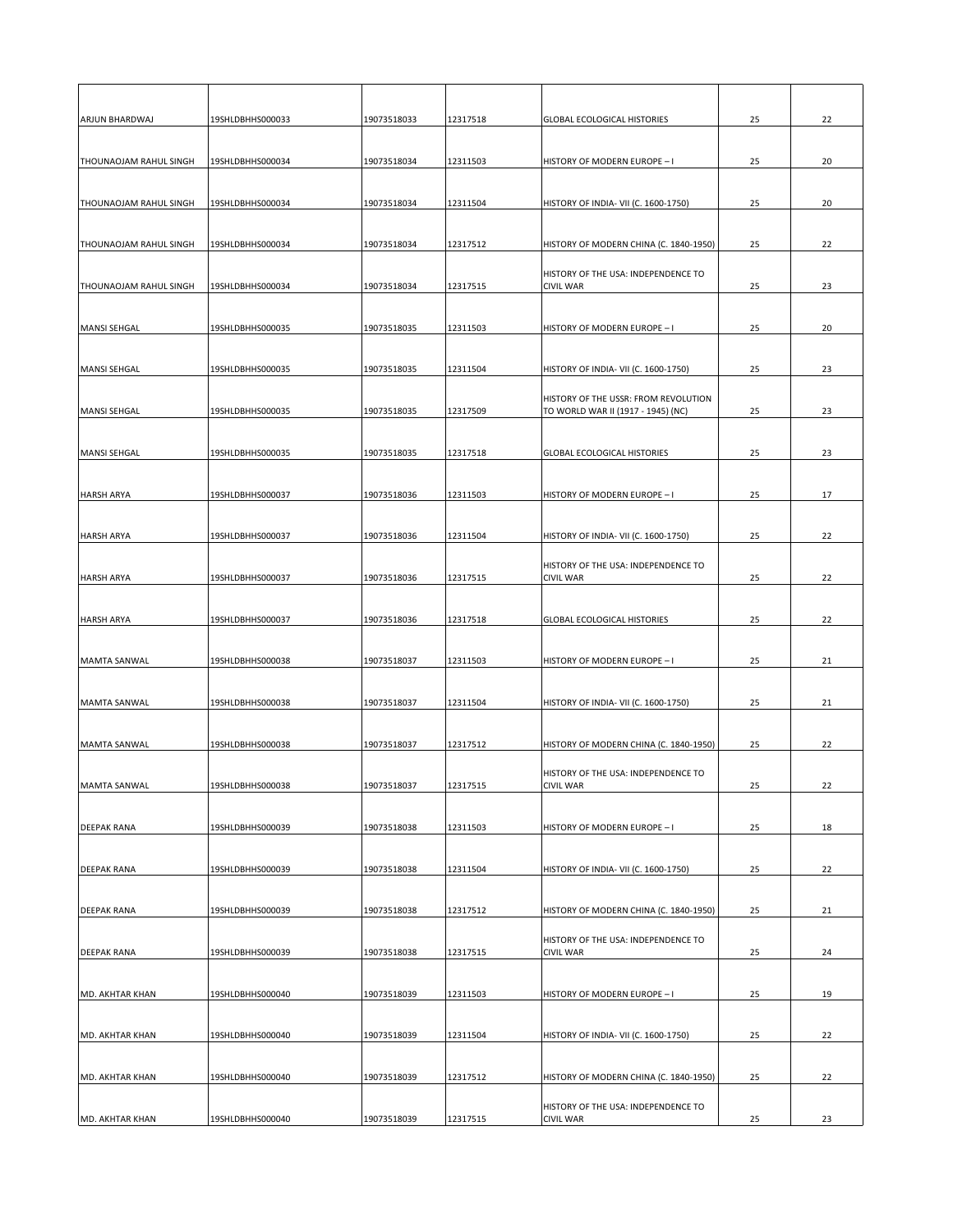| <b>MD MUSTAQUE</b>    | 19SHLDBHHS000041 | 19073518040 | 12311503 | HISTORY OF MODERN EUROPE - I                                               | 25 | 17 |
|-----------------------|------------------|-------------|----------|----------------------------------------------------------------------------|----|----|
| <b>MD MUSTAQUE</b>    | 19SHLDBHHS000041 | 19073518040 | 12311504 | HISTORY OF INDIA- VII (C. 1600-1750)                                       | 25 | 22 |
|                       |                  |             |          |                                                                            |    |    |
| <b>MD MUSTAQUE</b>    | 19SHLDBHHS000041 | 19073518040 | 12317512 | HISTORY OF MODERN CHINA (C. 1840-1950)                                     | 25 | 21 |
| <b>MD MUSTAQUE</b>    | 19SHLDBHHS000041 | 19073518040 | 12317515 | HISTORY OF THE USA: INDEPENDENCE TO<br><b>CIVIL WAR</b>                    | 25 | 21 |
|                       |                  |             |          |                                                                            |    |    |
| <b>ANSHIKA VERMA</b>  | 19SHLDBHHS000042 | 19073518041 | 12311503 | HISTORY OF MODERN EUROPE - I                                               | 25 | 20 |
| <b>ANSHIKA VERMA</b>  | 19SHLDBHHS000042 | 19073518041 | 12311504 | HISTORY OF INDIA- VII (C. 1600-1750)                                       | 25 | 22 |
|                       |                  |             |          | HISTORY OF THE USSR: FROM REVOLUTION                                       |    |    |
| <b>ANSHIKA VERMA</b>  | 19SHLDBHHS000042 | 19073518041 | 12317509 | TO WORLD WAR II (1917 - 1945) (NC)                                         | 25 | 20 |
|                       |                  |             |          |                                                                            |    |    |
| <b>ANSHIKA VERMA</b>  | 19SHLDBHHS000042 | 19073518041 | 12317518 | <b>GLOBAL ECOLOGICAL HISTORIES</b>                                         | 25 | 20 |
| <b>ASHIK MUBEEN V</b> | 19SHLDBHHS000043 | 19073518042 | 12311503 | HISTORY OF MODERN EUROPE - I                                               | 25 | 20 |
|                       |                  |             |          |                                                                            |    |    |
| <b>ASHIK MUBEEN V</b> | 19SHLDBHHS000043 | 19073518042 | 12311504 | HISTORY OF INDIA- VII (C. 1600-1750)                                       | 25 | 10 |
| <b>ASHIK MUBEEN V</b> | 19SHLDBHHS000043 | 19073518042 | 12317509 | HISTORY OF THE USSR: FROM REVOLUTION<br>TO WORLD WAR II (1917 - 1945) (NC) | 25 | 0  |
|                       |                  |             |          |                                                                            |    |    |
| <b>ASHIK MUBEEN V</b> | 19SHLDBHHS000043 | 19073518042 | 12317518 | <b>GLOBAL ECOLOGICAL HISTORIES</b>                                         | 25 | 0  |
|                       |                  |             |          |                                                                            |    |    |
| YASH KUMAR            | 19SHLDBHHS000044 | 19073518043 | 12311503 | HISTORY OF MODERN EUROPE - I                                               | 25 | 19 |
| YASH KUMAR            | 19SHLDBHHS000044 | 19073518043 | 12311504 | HISTORY OF INDIA- VII (C. 1600-1750)                                       | 25 | 22 |
|                       |                  |             |          | HISTORY OF THE USSR: FROM REVOLUTION                                       |    |    |
| YASH KUMAR            | 19SHLDBHHS000044 | 19073518043 | 12317509 | TO WORLD WAR II (1917 - 1945) (NC)                                         | 25 | 20 |
| YASH KUMAR            | 19SHLDBHHS000044 | 19073518043 | 12317518 | <b>GLOBAL ECOLOGICAL HISTORIES</b>                                         | 25 | 21 |
|                       |                  |             |          |                                                                            |    |    |
| <b>ANCHAL TIWARI</b>  | 19SHLDBHHS000045 | 19073518044 | 12311503 | HISTORY OF MODERN EUROPE - I                                               | 25 | 19 |
|                       |                  |             |          |                                                                            |    |    |
| <b>ANCHAL TIWARI</b>  | 19SHLDBHHS000045 | 19073518044 | 12311504 | HISTORY OF INDIA- VII (C. 1600-1750)                                       | 25 | 23 |
| <b>ANCHAL TIWARI</b>  | 19SHLDBHHS000045 | 19073518044 | 12317515 | HISTORY OF THE USA: INDEPENDENCE TO<br><b>CIVIL WAR</b>                    | 25 | 22 |
|                       |                  |             |          |                                                                            |    |    |
| <b>ANCHAL TIWARI</b>  | 19SHLDBHHS000045 | 19073518044 | 12317518 | <b>GLOBAL ECOLOGICAL HISTORIES</b>                                         | 25 | 18 |
| <b>SHIV KUMAR</b>     | 19SHLDBHHS000046 | 19073518045 | 12311503 | HISTORY OF MODERN EUROPE - I                                               | 25 | 19 |
|                       |                  |             |          |                                                                            |    |    |
| <b>SHIV KUMAR</b>     | 19SHLDBHHS000046 | 19073518045 | 12311504 | HISTORY OF INDIA- VII (C. 1600-1750)                                       | 25 | 18 |
| <b>SHIV KUMAR</b>     | 19SHLDBHHS000046 | 19073518045 | 12317515 | HISTORY OF THE USA: INDEPENDENCE TO<br><b>CIVIL WAR</b>                    | 25 | 22 |
|                       |                  |             |          |                                                                            |    |    |
| <b>SHIV KUMAR</b>     | 19SHLDBHHS000046 | 19073518045 | 12317518 | <b>GLOBAL ECOLOGICAL HISTORIES</b>                                         | 25 | 17 |
| <b>AYUSH TYAGI</b>    | 19SHLDBHHS000047 | 19073518046 | 12311503 | HISTORY OF MODERN EUROPE - I                                               | 25 | 19 |
|                       |                  |             |          |                                                                            |    |    |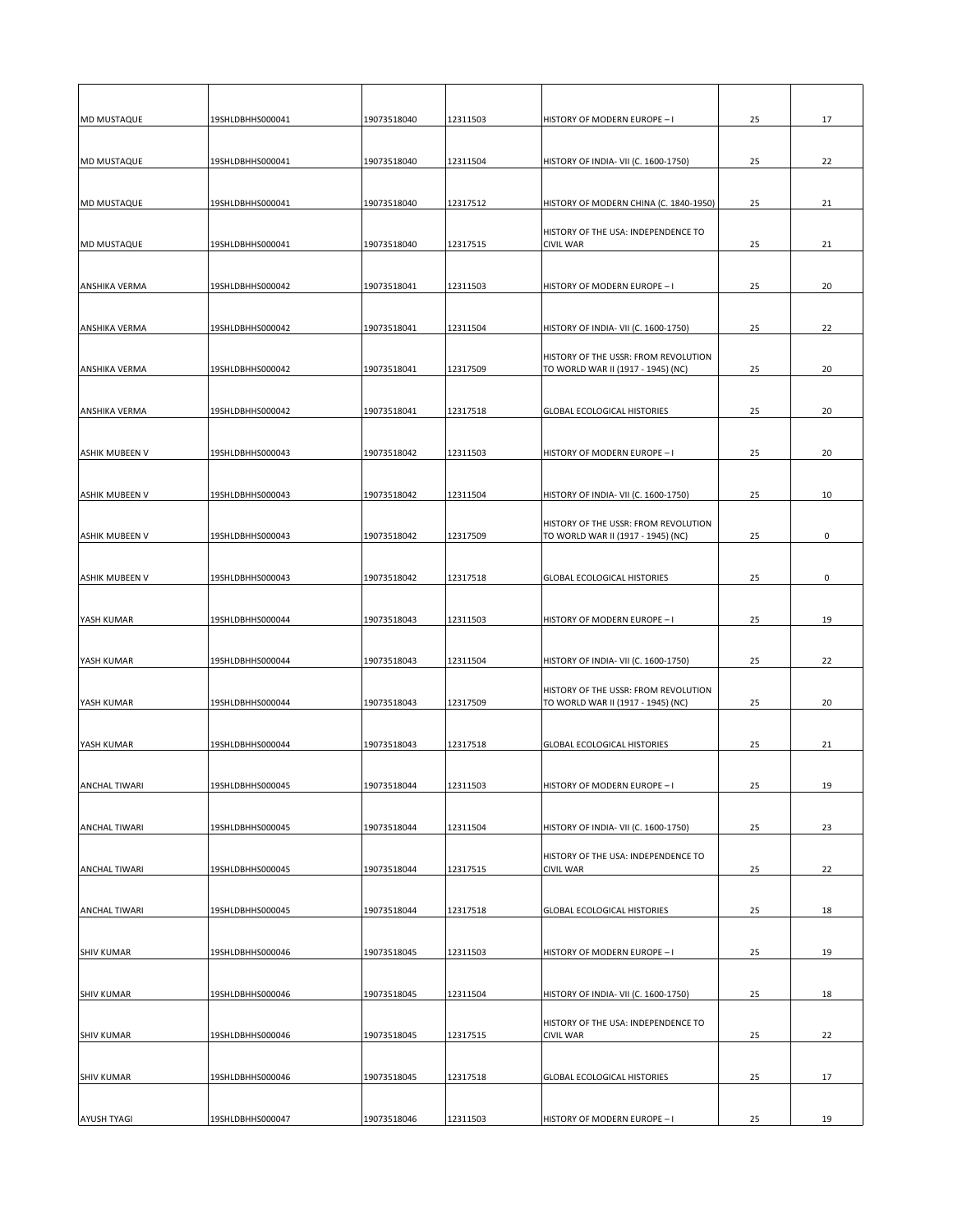| <b>AYUSH TYAGI</b>     | 19SHLDBHHS000047 | 19073518046 | 12311504 | HISTORY OF INDIA- VII (C. 1600-1750)                                       | 25 | 18 |
|------------------------|------------------|-------------|----------|----------------------------------------------------------------------------|----|----|
| <b>AYUSH TYAGI</b>     | 19SHLDBHHS000047 | 19073518046 | 12317509 | HISTORY OF THE USSR: FROM REVOLUTION<br>TO WORLD WAR II (1917 - 1945) (NC) | 25 | 21 |
|                        |                  |             |          |                                                                            |    |    |
| <b>AYUSH TYAGI</b>     | 19SHLDBHHS000047 | 19073518046 | 12317518 | <b>GLOBAL ECOLOGICAL HISTORIES</b>                                         | 25 | 21 |
|                        |                  |             |          |                                                                            |    |    |
| <b>BHAVYA SHARMA</b>   | 19SHLDBHHS000048 | 19073518047 | 12311503 | HISTORY OF MODERN EUROPE - I                                               | 25 | 20 |
|                        |                  |             |          |                                                                            |    |    |
| <b>BHAVYA SHARMA</b>   | 19SHLDBHHS000048 | 19073518047 | 12311504 | HISTORY OF INDIA- VII (C. 1600-1750)                                       | 25 | 22 |
|                        |                  |             |          | HISTORY OF THE USSR: FROM REVOLUTION                                       |    |    |
| <b>BHAVYA SHARMA</b>   | 19SHLDBHHS000048 | 19073518047 | 12317509 | TO WORLD WAR II (1917 - 1945) (NC)                                         | 25 | 23 |
|                        |                  |             |          |                                                                            |    |    |
| <b>BHAVYA SHARMA</b>   | 19SHLDBHHS000048 | 19073518047 | 12317518 | <b>GLOBAL ECOLOGICAL HISTORIES</b>                                         | 25 | 23 |
|                        |                  |             |          |                                                                            |    |    |
| <b>HEMANT KUMAR</b>    | 19SHLDBHHS000049 | 19073518048 | 12311503 | HISTORY OF MODERN EUROPE - I                                               | 25 | 18 |
|                        |                  |             |          |                                                                            |    |    |
| <b>HEMANT KUMAR</b>    | 19SHLDBHHS000049 | 19073518048 | 12311504 | HISTORY OF INDIA- VII (C. 1600-1750)                                       | 25 | 18 |
|                        |                  |             |          |                                                                            |    |    |
| <b>HEMANT KUMAR</b>    | 19SHLDBHHS000049 | 19073518048 | 12317512 | HISTORY OF MODERN CHINA (C. 1840-1950)                                     | 25 | 21 |
|                        |                  |             |          | HISTORY OF THE USA: INDEPENDENCE TO                                        |    |    |
| <b>HEMANT KUMAR</b>    | 19SHLDBHHS000049 | 19073518048 | 12317515 | <b>CIVIL WAR</b>                                                           | 25 | 23 |
|                        |                  |             |          |                                                                            |    |    |
| YOGESH KUMAR           | 19SHLDBHHS000050 | 19073518049 | 12311503 | HISTORY OF MODERN EUROPE - I                                               | 25 | 21 |
|                        |                  |             |          |                                                                            |    |    |
| YOGESH KUMAR           | 19SHLDBHHS000050 | 19073518049 | 12311504 | HISTORY OF INDIA- VII (C. 1600-1750)                                       | 25 | 23 |
|                        |                  |             |          | HISTORY OF THE USSR: FROM REVOLUTION                                       |    |    |
| YOGESH KUMAR           | 19SHLDBHHS000050 | 19073518049 | 12317509 | TO WORLD WAR II (1917 - 1945) (NC)                                         | 25 | 21 |
|                        |                  |             |          |                                                                            |    |    |
| YOGESH KUMAR           | 19SHLDBHHS000050 | 19073518049 | 12317518 | <b>GLOBAL ECOLOGICAL HISTORIES</b>                                         | 25 | 22 |
|                        |                  |             |          |                                                                            |    |    |
| JYOTIRMAY GUPTA        | 19SHLDBHHS000051 | 19073518050 | 12311503 | HISTORY OF MODERN EUROPE - I                                               | 25 | 21 |
|                        |                  |             |          |                                                                            |    |    |
| <b>JYOTIRMAY GUPTA</b> | 19SHLDBHHS000051 | 19073518050 | 12311504 | HISTORY OF INDIA- VII (C. 1600-1750)                                       | 25 | 22 |
|                        |                  |             |          | HISTORY OF THE USA: INDEPENDENCE TO                                        |    |    |
| JYOTIRMAY GUPTA        | 19SHLDBHHS000051 | 19073518050 | 12317515 | <b>CIVIL WAR</b>                                                           | 25 | 24 |
|                        |                  |             |          |                                                                            |    |    |
| JYOTIRMAY GUPTA        | 19SHLDBHHS000051 | 19073518050 | 12317518 | <b>GLOBAL ECOLOGICAL HISTORIES</b>                                         | 25 | 23 |
|                        |                  |             |          |                                                                            |    |    |
| <b>ANUBHAV NEHRA</b>   | 19SHLDBHHS000052 | 19073518051 | 12311503 | HISTORY OF MODERN EUROPE - I                                               | 25 | 19 |
|                        |                  |             |          |                                                                            |    |    |
| <b>ANUBHAV NEHRA</b>   | 19SHLDBHHS000052 | 19073518051 | 12311504 | HISTORY OF INDIA- VII (C. 1600-1750)                                       | 25 | 0  |
|                        |                  |             |          | HISTORY OF THE USA: INDEPENDENCE TO                                        |    |    |
| <b>ANUBHAV NEHRA</b>   | 19SHLDBHHS000052 | 19073518051 | 12317515 | <b>CIVIL WAR</b>                                                           | 25 | 0  |
|                        |                  |             |          |                                                                            |    |    |
| <b>ANUBHAV NEHRA</b>   | 19SHLDBHHS000052 | 19073518051 | 12317518 | <b>GLOBAL ECOLOGICAL HISTORIES</b>                                         | 25 | 17 |
|                        |                  |             |          |                                                                            |    |    |
| SRISHTI                | 19SHLDBHHS000053 | 19073518052 | 12311503 | HISTORY OF MODERN EUROPE - I                                               | 25 | 21 |
|                        |                  |             |          |                                                                            |    |    |
| <b>SRISHTI</b>         | 19SHLDBHHS000053 | 19073518052 | 12311504 | HISTORY OF INDIA- VII (C. 1600-1750)                                       | 25 | 22 |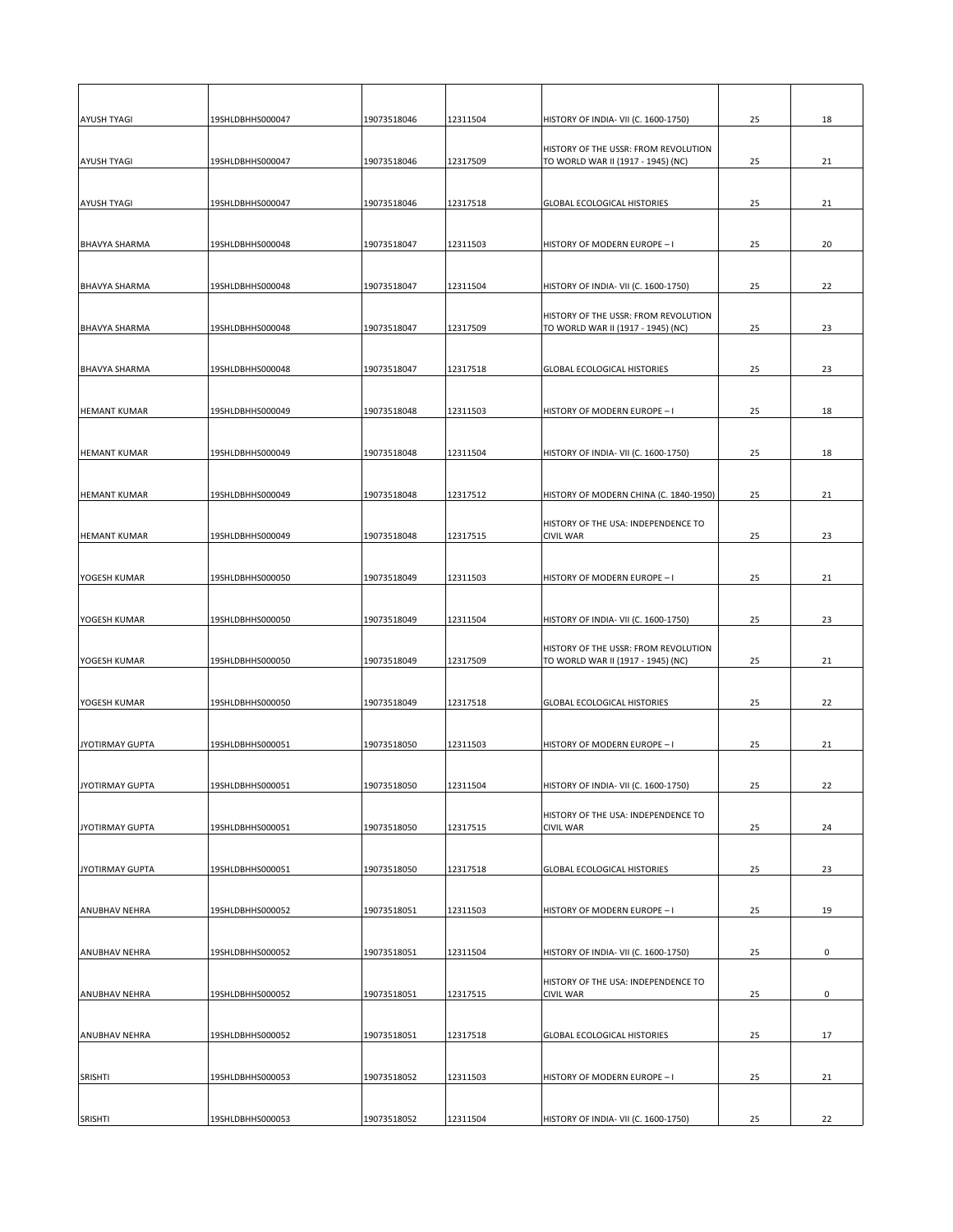| <b>SRISHTI</b>           | 19SHLDBHHS000053 | 19073518052 | 12317512 | HISTORY OF MODERN CHINA (C. 1840-1950)                                     | 25 | 21           |
|--------------------------|------------------|-------------|----------|----------------------------------------------------------------------------|----|--------------|
| <b>SRISHTI</b>           | 19SHLDBHHS000053 | 19073518052 | 12317515 | HISTORY OF THE USA: INDEPENDENCE TO<br><b>CIVIL WAR</b>                    | 25 | 22           |
|                          |                  |             |          |                                                                            |    |              |
| <b>PRERNA ADHIKARI</b>   | 19SHLDBHHS000054 | 19073518053 | 12311503 | HISTORY OF MODERN EUROPE - I                                               | 25 | 22           |
|                          |                  |             |          |                                                                            |    |              |
| <b>PRERNA ADHIKARI</b>   | 19SHLDBHHS000054 | 19073518053 | 12311504 | HISTORY OF INDIA- VII (C. 1600-1750)                                       | 25 | 22           |
| <b>PRERNA ADHIKARI</b>   | 19SHLDBHHS000054 | 19073518053 | 12317509 | HISTORY OF THE USSR: FROM REVOLUTION<br>TO WORLD WAR II (1917 - 1945) (NC) | 25 | 21           |
|                          |                  |             |          |                                                                            |    |              |
| <b>PRERNA ADHIKARI</b>   | 19SHLDBHHS000054 | 19073518053 | 12317518 | <b>GLOBAL ECOLOGICAL HISTORIES</b>                                         | 25 | 21           |
|                          |                  |             |          |                                                                            |    |              |
| <b>ABHISHEK UPADHYAY</b> | 19SHLDBHHS000055 | 19073518054 | 12311503 | HISTORY OF MODERN EUROPE - I                                               | 25 | 10           |
|                          |                  |             |          |                                                                            |    |              |
| <b>ABHISHEK UPADHYAY</b> | 19SHLDBHHS000055 | 19073518054 | 12311504 | HISTORY OF INDIA- VII (C. 1600-1750)                                       | 25 | 0            |
| <b>ABHISHEK UPADHYAY</b> | 19SHLDBHHS000055 | 19073518054 | 12317509 | HISTORY OF THE USSR: FROM REVOLUTION<br>TO WORLD WAR II (1917 - 1945) (NC) | 25 | 0            |
|                          |                  |             |          |                                                                            |    |              |
| <b>ABHISHEK UPADHYAY</b> | 19SHLDBHHS000055 | 19073518054 | 12317518 | <b>GLOBAL ECOLOGICAL HISTORIES</b>                                         | 25 | $\mathsf{O}$ |
|                          |                  |             |          |                                                                            |    |              |
| JAYKANT TIWARI           | 19SHLDBHHS000056 | 19073518055 | 12311503 | HISTORY OF MODERN EUROPE - I                                               | 25 | 17           |
|                          |                  |             |          |                                                                            |    |              |
| JAYKANT TIWARI           | 19SHLDBHHS000056 | 19073518055 | 12311504 | HISTORY OF INDIA- VII (C. 1600-1750)                                       | 25 | 15           |
| JAYKANT TIWARI           | 19SHLDBHHS000056 | 19073518055 | 12317515 | HISTORY OF THE USA: INDEPENDENCE TO<br><b>CIVIL WAR</b>                    | 25 | 22           |
|                          |                  |             |          |                                                                            |    |              |
| JAYKANT TIWARI           | 19SHLDBHHS000056 | 19073518055 | 12317518 | <b>GLOBAL ECOLOGICAL HISTORIES</b>                                         | 25 | 0            |
|                          |                  |             |          |                                                                            |    |              |
| <b>SHUBHAM SINGH</b>     | 19SHLDBHHS000057 | 19073518056 | 12311503 | HISTORY OF MODERN EUROPE - I                                               | 25 | 0            |
|                          |                  |             |          |                                                                            |    |              |
| <b>SHUBHAM SINGH</b>     | 19SHLDBHHS000057 | 19073518056 | 12311504 | HISTORY OF INDIA- VII (C. 1600-1750)                                       | 25 | 0            |
| <b>SHUBHAM SINGH</b>     | 19SHLDBHHS000057 | 19073518056 | 12317509 | HISTORY OF THE USSR: FROM REVOLUTION<br>TO WORLD WAR II (1917 - 1945) (NC) | 25 | 0            |
|                          |                  |             |          |                                                                            |    |              |
| <b>SHUBHAM SINGH</b>     | 19SHLDBHHS000057 | 19073518056 | 12317518 | <b>GLOBAL ECOLOGICAL HISTORIES</b>                                         | 25 | 0            |
|                          |                  |             |          |                                                                            |    |              |
| <b>BANTI SINGH</b>       | 19SHLDBHHS000058 | 19073518057 | 12311503 | HISTORY OF MODERN EUROPE - I                                               | 25 | 19           |
| <b>BANTI SINGH</b>       | 19SHLDBHHS000058 | 19073518057 | 12311504 | HISTORY OF INDIA- VII (C. 1600-1750)                                       | 25 | 19           |
|                          |                  |             |          |                                                                            |    |              |
| <b>BANTI SINGH</b>       | 19SHLDBHHS000058 | 19073518057 | 12317509 | HISTORY OF THE USSR: FROM REVOLUTION<br>TO WORLD WAR II (1917 - 1945) (NC) | 25 | 21           |
|                          |                  |             |          |                                                                            |    |              |
| <b>BANTI SINGH</b>       | 19SHLDBHHS000058 | 19073518057 | 12317518 | <b>GLOBAL ECOLOGICAL HISTORIES</b>                                         | 25 | 21           |
|                          |                  |             |          |                                                                            |    |              |
| SONI                     | 19SHLDBHHS000059 | 19073518058 | 12311503 | HISTORY OF MODERN EUROPE - I                                               | 25 | 19           |
| SONI                     | 19SHLDBHHS000059 | 19073518058 | 12311504 | HISTORY OF INDIA- VII (C. 1600-1750)                                       | 25 | 19           |
|                          |                  |             |          |                                                                            |    |              |
| SONI                     | 19SHLDBHHS000059 | 19073518058 | 12317512 | HISTORY OF MODERN CHINA (C. 1840-1950)                                     | 25 | 21           |